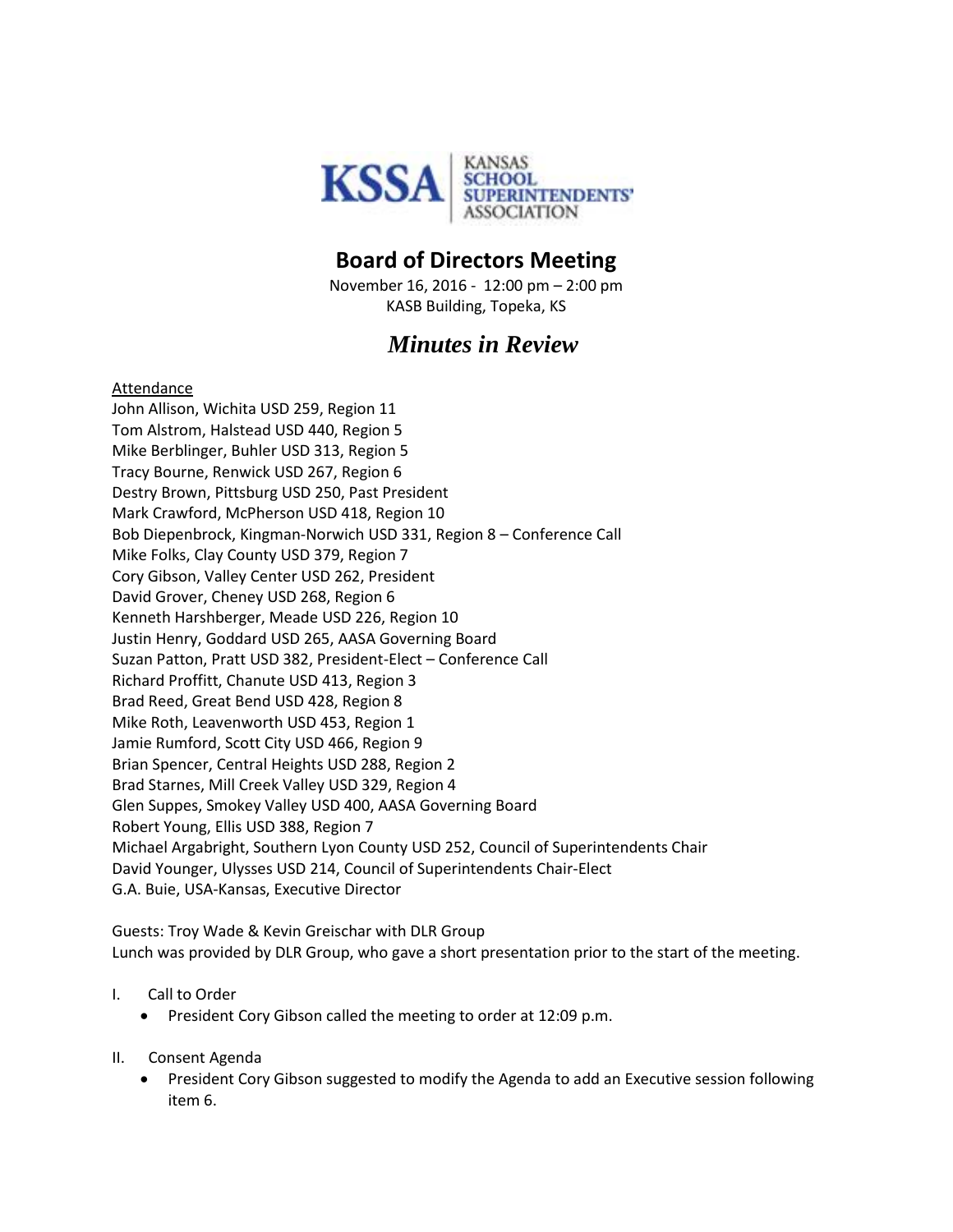- With the suggested modification, Brad Starnes moved to approve the consent agenda. Tom Alstrom seconded the motion. Approved unanimously.
- III. President's Report
	- President Cory Gibson started the meeting with a quote from Abraham Lincoln, "Elections belong to the people. It's their decision. If they decide to turn their back on the fire and burn their behinds, then they will just have to sit on their blisters." With that in mind, he said it seems like the blisters in Kansas may be healing towards pro-education. With are newly elected legislature, it is possible that moderate republicans and democrats may be able to work together on reform. He mentioned it will be interesting to see how education is handled at the national level, with President-Elect Trump pledging to address school choice in his first 100 days. Back in Kansas, December 5 is the date for the legislature to decide on House and Senate leadership, and it will be important to build connections early with these individuals.
	- President Cory Gibson started a conversation about KPERS, and mentioned that G.A. Buie would be sending out a survey to superintendents on what they want to see in a KPERS bill. Mike Folks mentioned that while his district is under a KPERS audit, there was no official notification. Brad Starnes mentioned that while police officers and other groups use KPERS, they don't seem to have the problems school retirees have. Tracey Bourne has spent a great deal of time already this year answering questions related to KPERS. Cory reminded the group there would be a subcommittee meeting next Tuesday with Alan Conroy which will hopefully provide some clarity. Justin Henry asked what other states are doing differently. G.A. Buie explained different states have different programs. Some use more of a 401k type program, some are funded by the state, others by district. Alaska and Connecticut retire at full salary. Arkansas has rules on double-dipping similar to Kansas.
	- President Cory Gibson discussed the importance of superintendents presenting a united front. KSSA can be more effective if everyone is sharing the same message, rather than becoming divided over the finance formula. He also relayed the importance of each district telling their own story, and making it as personal as possible.
- IV. Executive Director's Report
	- G.A. Buie reported on the August, September, and October finances. He reported KSSA's finances are in good shape, with \$82,000 currently in the bank. There is money coming in for membership and corporate sponsorships. There is still an outstanding liability to AASA, which gets paid twice a year. Membership is in great shape. There are currently 237 members so far this year, and we had budgeted for 230. By this summer we should be in a position to put at least \$5,000 in a CD. Mark Crawford asked if there was any formal reminder for KSSA members to join USA-Kansas. G.A. stated that there is no formal reminder sent out, but the remainder tend to join before the USA-Kansas annual convention. A motion was made by Robert Young to approve the Finance Report. Seconded by Destry Brown. Approved Unanimously.
	- G.A. Buie discussed the KSSA Outstanding Service Award. Nomination forms will go out to all members on Monday, and the nomination period will last for 3 weeks. The committee will make a decision before Winter Break, and the winner will be recognized at the Superintendent of the Year Awards Banquet on January 11, 2017.
	- G.A. Buie discussed the recent USA-Kansas workshops that have taken place. He reported that attendance has been good, and there have been dates added in Ellinwood for those on the western side of the state. There are also 3 districts that have asked us to brink the drive-in workshops to them, so we will be accommodating those as well. He also discussed possibly setting up Zoom meetings so that administrators could video-conference from all ends of the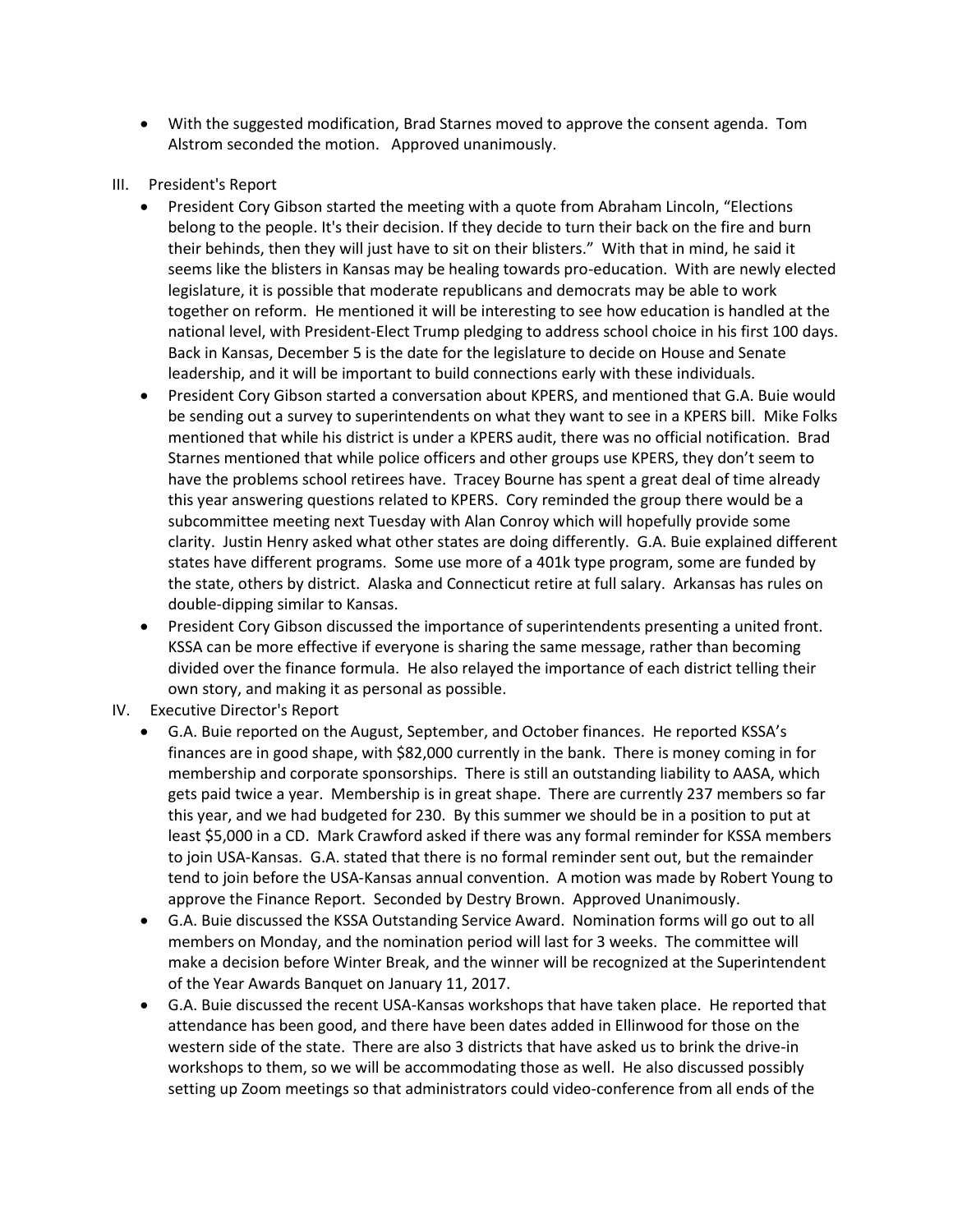state, and asked the Board to think about whether that was something that would be of interest, and if so to think of topics for these meetings.

- V. USA|Kansas update
	- President Cory Gibson and G.A. Buie discussed where we are on the funding framework, and the 6 Guiding Principles which USA-Kansas has recently endorsed. The 6 Guiding Principles are:
		- o Every public school student in Kansas will have an equal opportunity to be college and career ready, as defined by the Kansas State Board of Education's Kansas Can mission and vision as aligned with the Rose Standards;
		- o Some students will require greater supports to meet standards;
		- o Funding to districts must be directly related to what it costs to educate each individual student;
		- o Any formula must meet constitutional requirements for equity and adequacy;
		- $\circ$  The formula should recognize local control and provide funding of educational services; and,
		- o The Legislature and school districts need budgeting predictability.
		- Mike Berblinger made a motion to publicly endorse the Guiding Principles. Richard Proffitt seconded the motion. Approved unanimously.
- VI. Executive Session
	- The Board held an Executive Session from 12:28-1:27 p.m.
- VII. AASA Report
	- Justin Henry and Glen Suppes encouraged members to attend the AASA National Convention taking place March 2-4 in New Orleans. They also discussed an email they received about nation-wide bus driver shortages.
- VIII. KSSA Committee Report
	- Destry Brown moved to make the following KSSA's Legislative Priorities for the 2016-2017 school year:
		- o School Funding
		- o School Efficiency
		- o KPERS
		- o Educational Governance
	- G.A. Buie discussed upcoming professional learning events. KSSA Day at the KASB Conference will be held December 2 in Wichita, with a dinner the night before at Public. Speakers at KSSA Day will be John Draper, Dwight Jones, and Brian Davidson. USA-Kansas and KASB will also be holding Advocacy Days January 12-13, 2017. Superintendents are encouraged to bring their administrative team. The first day will be a morning of professional development, followed by an afternoon trip to the Capitol to meet with your legislators, then an evening reception with legislators. The second day will involve more topic-driven professional development. The agenda is not yet finalized, but registration should be available the first week in December.
- IX. KSSA By-Law Review
	- The motion was seconded by Brad Starnes. Approved Unanimously.

The Board reviewed two areas of the By-Laws. The first was pg. 7-Elections, which removed the September-December dates for electing officers and changed the vote from "mail ballot" to "ballot". The second was page 13-Board Minutes: Minutes of Board meetings shall be sent to all members of the Board and shall be available to KSSA members upon written request.